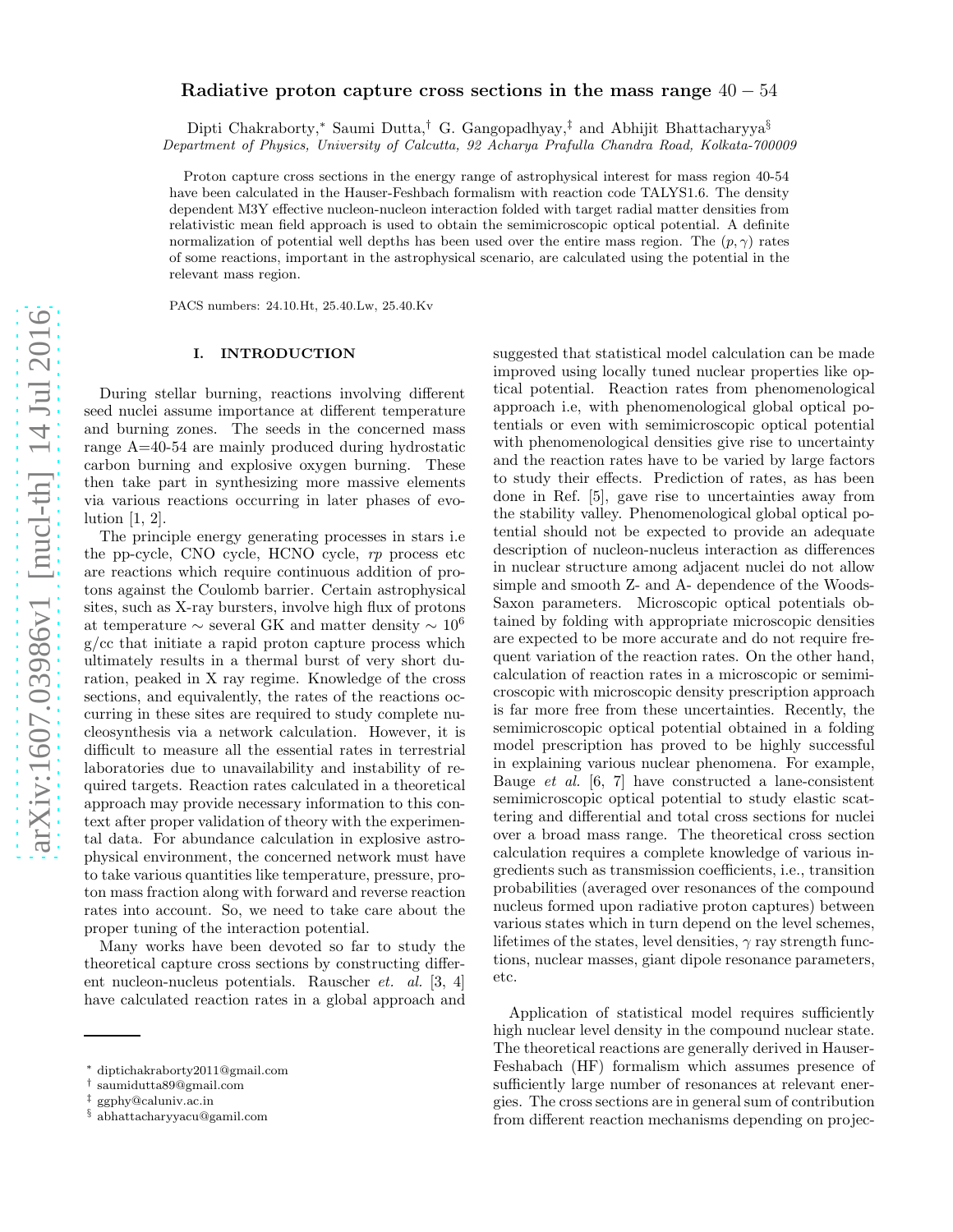tile energies. At higher energies, presence of many close and overlapping resonances allow one to calculate an average cross sections using HF approach. Sometimes there are interference effects between single resonance and direct capture. The nonresonant reaction cross sections are mainly determined by the direct capture transitions to the ground states and low excited states. In light nuclei and low energy regime, level densities are generally low, especially for targets near closed shells with widely spaced nuclear levels and close to drip lines with low particle separation energies and Q-values. Hence, application of statistical model to these nuclei at astrophysical temperatures is somewhat problematic and requires careful study.

Optical potential is a very important ingredient in HF statistical model calculation. Here, we have constructed an optical potential by folding the density dependent M3Y (DDM3Y) interaction with the densities of the target. The DDM3Y interaction has proved to be successful in explaining various nuclear properties. For example, folded DDM3Y nucleon-nucleus interaction potential has been successfully used to study the incompressibility of infinite nuclear matter [8] and radioactivity lifetimes of spherical proton rich nuclei [9].

The paper is organized as follows. In the next section we have presented the framework of our calculation. In section III we discuss the results and in the last section we summarize.

## II. MODEL CALCULATION

Proton capture reactions for nuclei  $A \geq 40$  have Qvalues  $\geq 5$  MeV which increase with increasing number of neutrons. We have studied proton capture reactions in several nuclei in the mass range  $A = 40 - 54$  in semimicroscopic HF formalism and compared our results with experiments. All these nuclei have Q values for proton capture at ground states within  $\sim 5$  MeV to 10 MeV.

We have calculated the reaction cross sections in HF approach using the folding model formalism with the TALYS1.6 code [10]. The code TALYS incorporates much more physics than the other codes available previously. It takes care of preequlibrium emission, detailed competition between all open channels, detailed width fluctuation correction, coherent inclusion of fission channel, coupled channel calculaion for deformed nuclei, multiparticle emission etc. Details can be found in Talys1.6 manual. Along with these advantages of the code, the code can be used with fully microscopic inputs, and hence is suitable for determination of unknown rates, a feature utilized in present calculation. The present approach scores out the phenomenological method of Goriely *et*. al. [11] with the same code. The HF formalism generally considers the formation of a compound nuclear state. The present method has been adopted in a number of our recent works [12–17]. Radial densities have been obtained from relativistic mean field (RMF) approach using

the FSUGold Lagrangian density [18]. Details of which are given in Ref [19, 20]. The target is assumed to be spherical and calculations are done in coordinate space. Considering finite size of the proton, charge densities are obtained by convoluting the point proton density with a standard Gaussian form factor  $F(\mathbf{r})$  [21],

$$
\rho_{ch}(\mathbf{r}) = e \int \rho(\mathbf{r}') F(\mathbf{r} - \mathbf{r}') d\mathbf{r}' \tag{1}
$$

where

$$
F(r) = (a\sqrt{\pi})^{-3} exp(-\frac{r^2}{a^2})
$$
 (2)

Here we have  $a=\sqrt{2/3}a_p$ , with  $a_p=0.80$  fm being the root mean square (rms) charge radius of proton. The effect of centre of mass correction is neglected while calculating the charge density or radius as it goes as  $A^{-4/3}$  as given in Ref [22].

The DDM3Y interaction is folded with the radial densities of targets obtained from RMF approach. This interaction potential is then incorporated into the reaction code. The interaction, in MeV, at a distance  $r$  (in  $fm$ ) is given by  $[23-25]$ ,

$$
v(r, \rho, E) = t^{M3Y}(r, E)g(\rho)
$$
\n(3)

with the M3Y interaction (including a zero range pseudo potential) given by [26, 27],

$$
t^{M3Y} = 7999 \frac{e^{-4r}}{4r} - 2134 \frac{e^{-2.5r}}{2.5r} - 276(1 - 0.005 \frac{E}{A})\delta(r)
$$
\n(4)

E is the energy in MeV in the center of mass frame of the projectile and  $\rho$  being the nuclear density. The density dependent factor  $g(\rho)$  is given as [28].

$$
g(\rho) = C[1 - \beta \rho^{2/3}] \tag{5}
$$

The constants C and  $\beta$  are assigned values 2.07 and 1.624 fm<sup>2</sup>, respectively, obtained from nuclear matter calculation [8]. We have further included a spin-orbit term coupled with phenomenological energy dependent potential depths according to Sheerbaum prescription [29] as

$$
U_{n(p)}^{so}(r) = (\lambda_{vso} + i\lambda_{wso})\frac{1}{r}\frac{d}{dr}\left(\frac{2}{3}\rho_{p(n)} + \frac{1}{3}\rho_{n(p)}\right) (6)
$$

where,

$$
\lambda_{vso} = 130 \exp(-0.013 E) + 40 \tag{7}
$$

$$
\lambda_{wso} = -0.2(E - 20) \tag{8}
$$

DDM3Y interaction potential provides only the real part and the imaginary part of the optical model potential has been taken to be identical with the real part. The folded potential is then renormalized to obtain the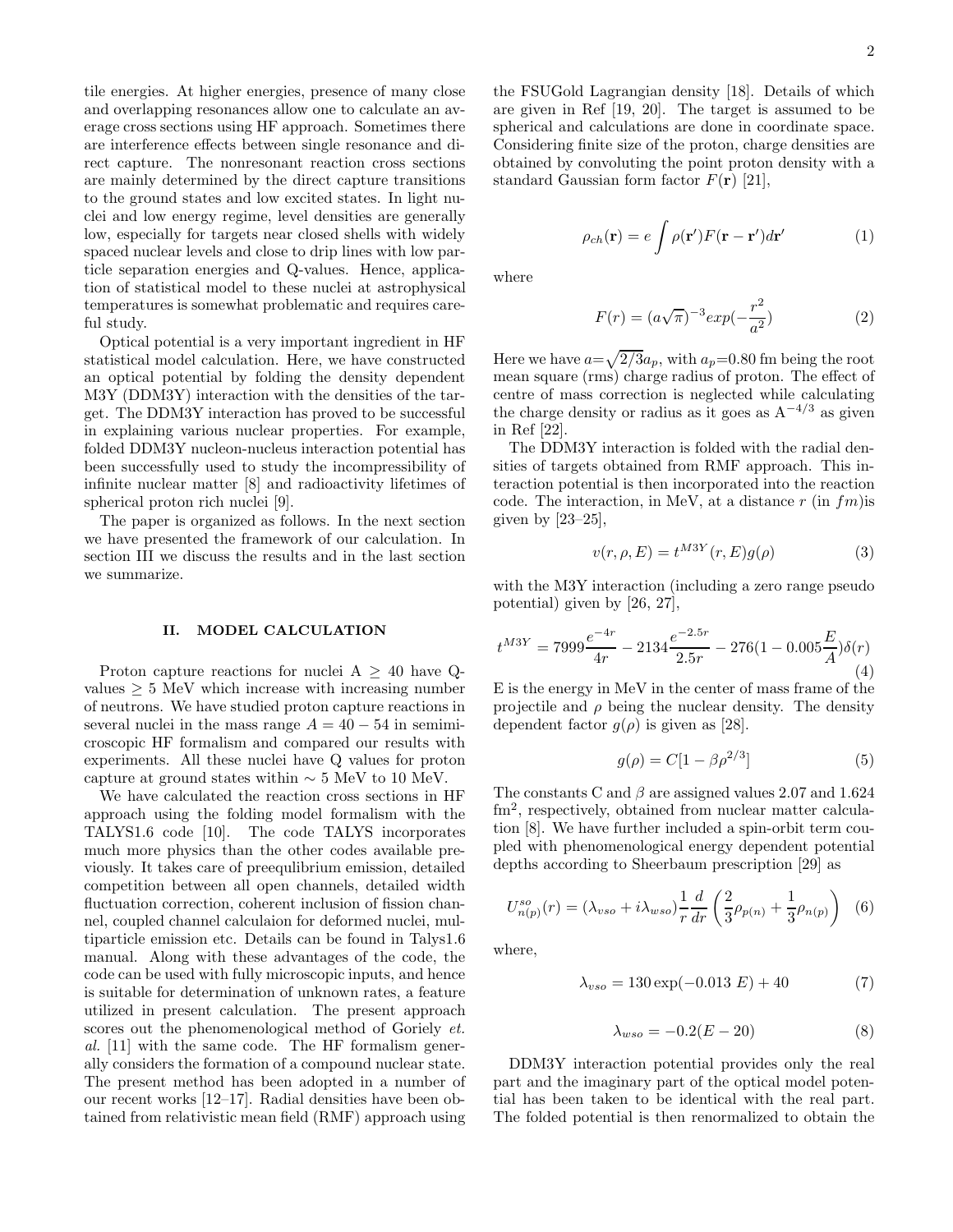reasonable agreement with experimental data. We have used the same renormalization factor, 0.9, for the entire mass region and have used the same potential for the real and the imaginary parts of the potential. The advantage of same renormalization factor for entire mass region ensures that the present method can be extended to nuclei where experimental data are not available.

Nuclear level densities are important ingredients of the calculation [30, 31]. We have used Goriely's microscopic results for level density [32] and Hartree-Fock-Bogoliubov model for E1  $\gamma$  ray strength function [33]. These choices were used in some of our previous calculations also. We always try to avoid too much variation of the theory or input parameters to have easy extrapolation of the rate parameters in future use. Hence, we decided to keep the nuclear level density model same as in our previous publications in the mass range 55-80 [12–17]. We have checked that this choice works well in the mass region A=40 − 80. Width fluctuation correction, which is due to the retention of some memory of the initial channel, is also important. Though it assumes significance mainly in elastic scattering, it is also important near threshold energies, where competition cusps arise due to the existence of different channel strengths. density profile figure

Nuclear masses, if experimental values are not available, are taken from Ref. [34]. Preequilibrium effects have been included in cross section calculation. Thirty discrete levels both for target and residual nuclei have been taken into consideration in Hauser-Feshbach decay and  $\gamma$  ray cascade. Full j, l coupling between the states is considered. The TALYS database includes all these necessary ingredients.

Astrophysical proton capture reactions are mainly important in a definite energy window, termed as effective Gamow energy window, distributed around the Gamow peak [35]. In charged particle reactions, the window arises from the folding of the Maxwell-Boltzmann distribution of the particles with the Coulomb barrier penetrability. Consequently, rates for charged particle reactions are largely suppressed at both low and high energies. Both the peak energy and the width depend on charges of the projectile and the target and temperature of the astrophysical environment.

Proton capture reaction cross sections have been calculated for energies relevant to this energy window and compared with available experimental data. The relevant gamow energy window for this mass region lies in between 1-2 MeV corresponding to the temperature ∼2GK. S factors are commonly used in astrophysical applications at such low incident energies where cross sections show strong energy dependence. S factors remove the Coulomb dependence and hence it is a slowly varying function of energy. It is given by,

$$
S(E) = E \sigma(E) \exp(2\pi \eta) \tag{9}
$$

Here  $\eta$  is known as Sommerfeld parameter given by,

$$
\eta = 0.989534 Z_p Z_t \mu / E. \tag{10}
$$

with  $\mu = \frac{m_p m_t}{m_t + m_t}$  $\frac{m_p m_t}{m_p + m_t}$  being the reduced mass,  $Z_p$ ,  $Z_t$  are proton numbers of projectile and target, respectively, and  $m_p$ ,  $m_t$  are masses of projectile and target, respectively.

Finally, we have calculated the rates of some reactions which have been identified as important by Parikh *et* al. [36] in XRB nucleosynthesis. They have done postprocessing calculations for type I X-ray burst using ten different models with different temperature density profiles. Three of them are from Koike et al. [37], Schatz et al. [38], and Fisker et al. [39]. They have further parameterized the model of Koike et al. to probe the effects of burst peak temperature, burst duration, and metallicities. Using these ten models, they have studied the impacts of thermonuclear reaction rates on XRB yields. They have identified some reactions as important in the mass range of our interest. We have calculated the rates of those reactions with our theoretical model and further compared with the rates predicted by NON-SMOKER reaction code [40].

#### III. RESULTS

### A. Results of RMF calculations

In the present work, RMF approach is used to obtain density distributions which are then folded with the interaction to obtain the optical potential. We have plotted the charge density profiles of some nuclei in the relevant mass region in Fig. 1 and compared with experimental values extracted from Fourier-Bessel parameterizations [41]. One can see that our theory can reproduce the experimental density very well. Further, in Table I we have listed the calculated binding energy and charge radii values with the experimental measurements from Ref [42] and Ref [43] respectively. In case of binding energies the theoretical values have been corrected following the prescription [44, 45]. One can readily see that the agreement between theory and measurement is reasonable with the difference between them is less than 1.5%. In case of charge radii the difference between theory and experiment is less than 2.1% as can be seen from Table I.

### B. Cross section Calculation and Astrophysical S factor

Proton capture cross section data are available for a large number of targets in this mass region. We have calculated the values using our approach and then we have compared those with experimental measurements. Cross section for the <sup>41</sup>K $(p, \gamma)^{42}$ Ca reaction has been measured using  $Ge(Li)$  detectors of volume 125 cm<sup>3</sup> below the neutron threshold and 60 cm<sup>3</sup> above the neutron threshold by Sevior et al. [46]. Theoretical cross sections were calculated with the statistical code HAUSER\*4 [47].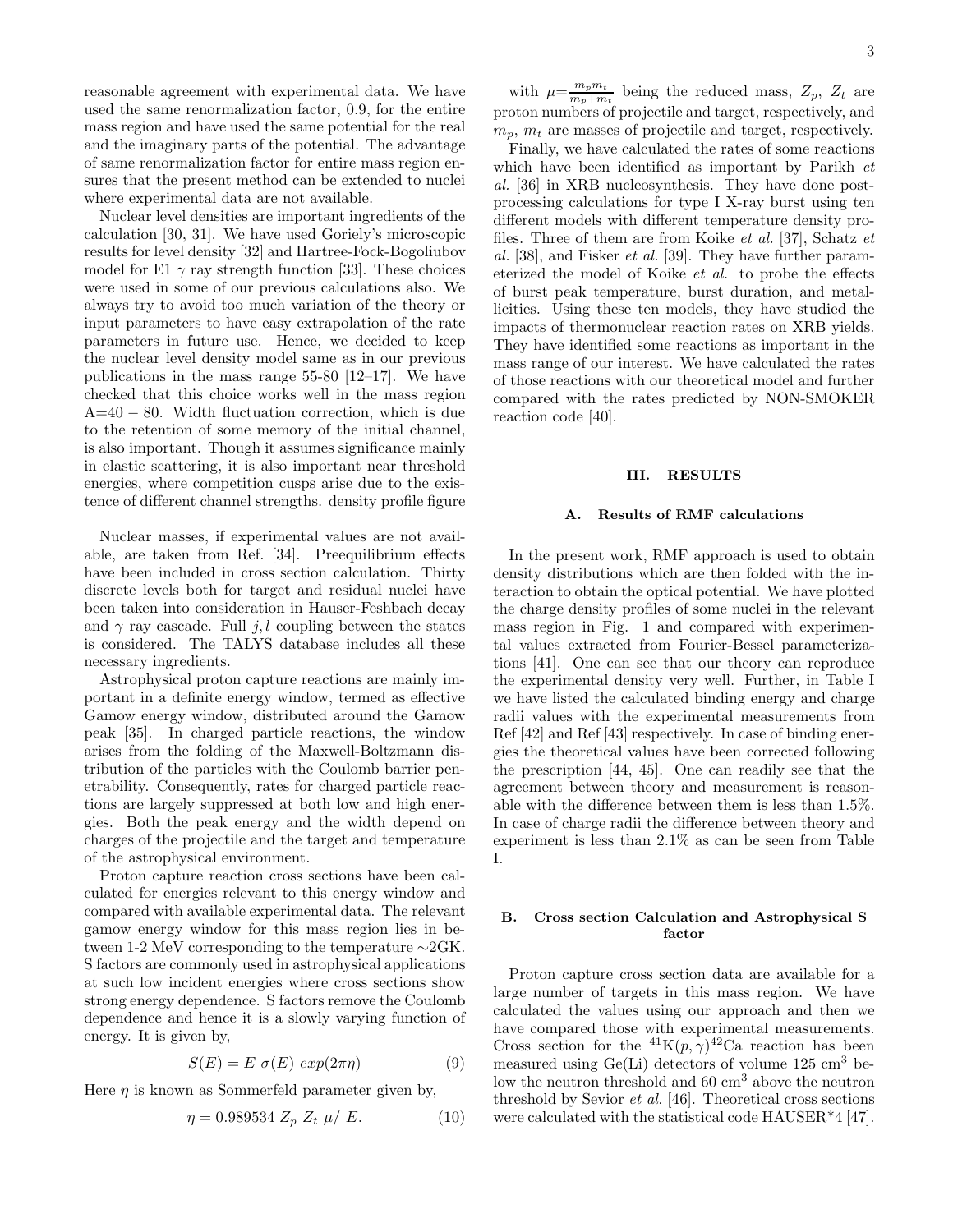

FIG. 1: Density profiles of some nuclei in the mass range of interest. Solid lines denote our results and discrete points indicate results from the Fourier-Bessel [FB] parameterizations obtained from fitting the experimental data.

| <b>Nucleus</b>       | B.E(MeV)      |  | Charge radius $\text{(fm)}$ Nucleus |       |                      | B.E(MeV)      |  | Charge radius $(\text{fm})$ Nucleus |       |                      | B.E(MeV)      |  | Charge radius $\text{fm}$ ) |       |
|----------------------|---------------|--|-------------------------------------|-------|----------------------|---------------|--|-------------------------------------|-------|----------------------|---------------|--|-----------------------------|-------|
|                      |               |  | Theory Expt. Theory                 | Expt. |                      |               |  | Theory Expt. Theory                 | Expt. |                      |               |  | Theory Expt. Theory         | Expt. |
| $^{40}\mathrm{Ar}$   | 340.36 343.81 |  | 3.36                                | 3.42  | $^{41}$ K            | 351.76 351.62 |  | 3.40                                | 3.45  | $^{40}Ca$            | 341.90 342.05 |  | 3.43                        | 3.47  |
| ${}^{42}Ca$          | 360.80 361.89 |  | 3.43                                | 3.50  | $^{43}Ca$            | 370.13 369.83 |  | 3.44                                | 3.49  | $^{44}$ Ca           | 375.80 380.96 |  | 3.44                        | 3.51  |
| $^{46}Ca$            | 395.85 398.77 |  | 3.45                                | 3.49  | $^{45}$ Sc           | 386.85 387.85 |  | 3.48                                | 3.54  | $46$ Ti              | 393.69 398.20 |  | 3.52                        | 3.60  |
| $47$ Ti              | 403.93 407.08 |  | 3.52                                | 3.59  | $^{48}$ Ti           | 414.02 418.70 |  | 3.53                                | 3.59  | $49$ Ti              | 423.59 426.85 |  | 3.53                        | 3.57  |
| 50T <sub>i</sub>     | 432.34 437.78 |  | 3.53                                | 3.57  | $^{51}V$             | 441.25 445.85 |  | 3.57                                | 3.59  | ${}^{50}\mathrm{Cr}$ | 428.69 435.05 |  | 3.60                        | 3.66  |
| ${}^{52}\mathrm{Cr}$ | 450.07 456.35 |  | 3.60                                | 3.64  | ${}^{53}\mathrm{Cr}$ | 459.00 464.29 |  | 3.61                                | 3.65  | ${}^{54}\mathrm{Cr}$ | 467.19 474.01 |  | 3.63                        | 3.68  |
| ${}^{54}\mathrm{Fe}$ | 464.91 471.76 |  | 3.66                                | 3.69  |                      |               |  |                                     |       |                      |               |  |                             |       |

TABLE I: Comparison of experimental and calculated binding energy (BE) and charge radii values for all the stable nuclei in the mass range of interest. Theoretical BE values are from RMF with the  $N_pN_n$  correction [44, 45].

Reasonable agreement with experimental values was obtained by reducing the imaginary well depths in global parameters. Our calculation excellently reproduces the measurement as can be seen from Fig. 2 without any further modification.

The only stable isotope of vanadium is  $51V$ . The s factors for  $(p, \gamma)$  reaction fall steeply above 1.5 MeV of energy due to low threshold of  $(p, n)$  reaction channel  $(Q = -1.534 \text{ MeV})$ , a consequence of neutron richness of  $51V$ . A competition between these two reaction channels causes a drop in  $(p, \gamma)$  cross-section for incident energies just above the neutron threshold. This particular low  $(p, n)$  threshold in some nuclei are of major importance as it provides opportunity to study both reactions within the range of astrophysically important bombarding energies.

Zyskind *et al.* [48] measured the <sup>51</sup> $V(p, \gamma)$ <sup>52</sup>Cr reaction cross sections. The  $\gamma$  rays and neutrons were detected by a  $73 \text{ cm}^3$  Ge(Li) detector and BF3 long counter, respectively. They also compared the average values of the measured cross section with two theoretical models, the Kellogg global HF program (KGHFP) [49] and HAUSER\*4 [47]. They observed that KGHFP overpredicts the measurement by 30-50% while HAUSER\*4 exceeds the data by only 2-3%. The errors in their measurement arose mainly from target thickness and detector efficiency resulting overall uncertainty of about 20%. The present theory overestimates the measurement by a factor  $\sim$  2 as can be seen from Fig. 2.

The Fe isotope with mass number  $A=54$  is an eveneven nucleus with magic neutron number. Kennet et al. [50] measured the cross section of the reaction  ${}^{54}Fe(p,\gamma){}^{55}Co$  using a 125 cm<sup>3</sup> Ge(Li) detector in the energy range 1.05-3.69 MeV. Those cross sections were obtained by the authors after summing up three major transitions those resulted 59±3% of the total reaction strength corresponding to the ground state transitions from first, second and third excited states. The absolute error in their measurement was reported to be of the order of 12%. They carried out a statistical calculation using HAUSER\*4 [47] which overestimated the cross section. In search of an improved fit they proposed a new prescription by considering proton imaginary well depth as a free parameter and obtained a best fit linear relationship between the reduced proton imaginary well depth and proton number. However, the experimental data was taken at large energy intervals and are highly scattered making the comparison difficult. Nevertheless, the agreement with our theoretical prediction for this case, if not excellent, is within satisfactory limit as can be seen from the Fig. 2. The value corresponding to the lowest energy has a large error.

One of the stable even-even isotopes of calcium is  ${}^{42}Ca$ originated mainly via the explosive oxygen burning in appropriate stellar environment. This is of some importance in the study of quasi equilibrium achieved dur-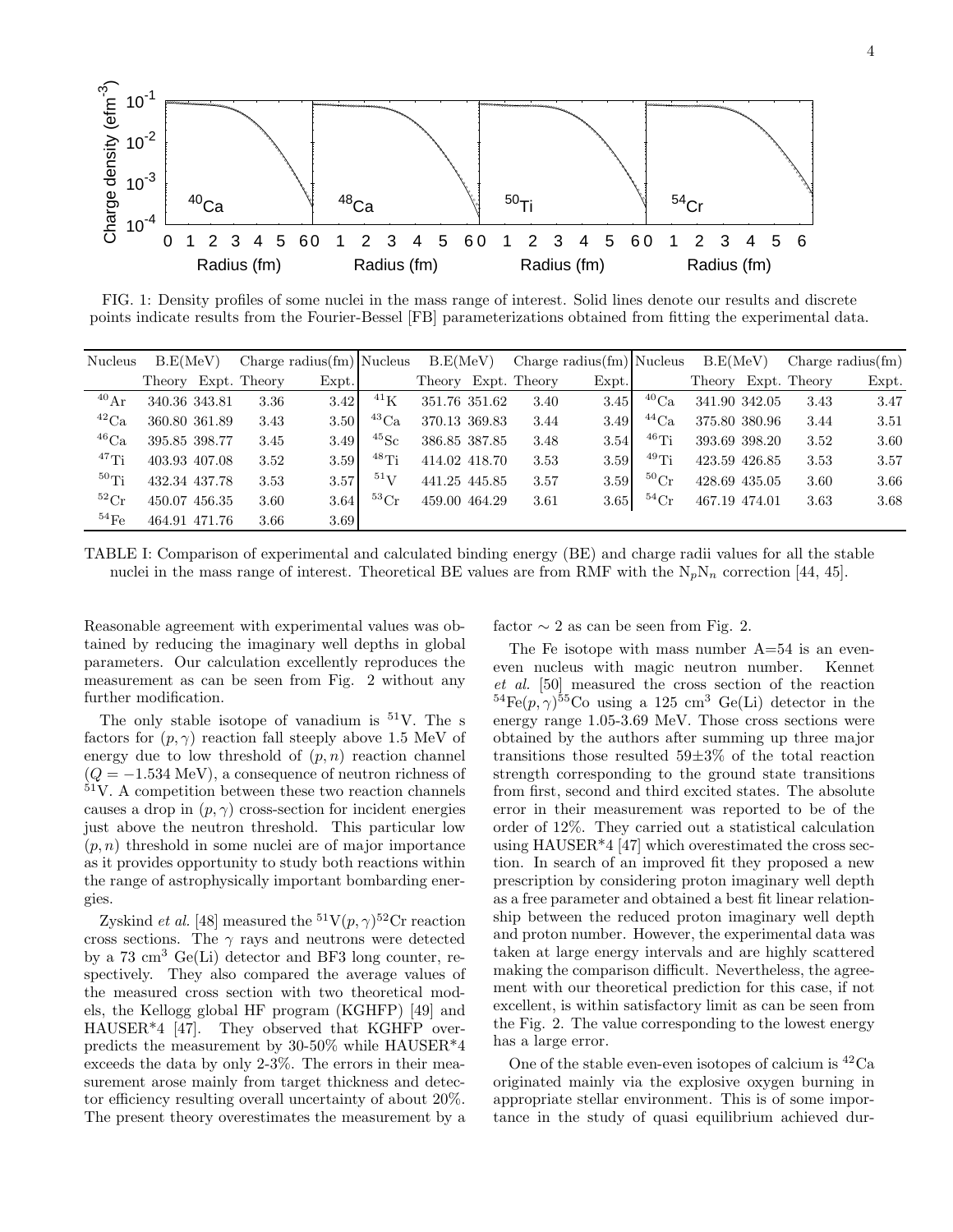

FIG. 2: Comparison of astrophysical S factor with available experimental values for the Potassium,Vanadium and Iron isotopes. Solid lines denote our present calculation and the discrete points denote experimental values. Figure specification will be same afterwards unless otherwise mentioned. In most of the cases errors, when available, are smaller than the dimension of the points.

ing explosive silicon burning and takes a very important role in bridging the chain reactions involving masses  $28<\text{A}\leq45$  with that involving masses  $45<\text{A}\leq62$  [51]. It is also a possible contributor to the s-process abundance as it lies along the s-process nucleosynthesis path. Proton capture on <sup>42</sup>Ca isotope produces the relatively long-lived <sup>43</sup>Sc isotope.

Vlieks et al. [52] determined the cross-section by measuring annihilation photons emitted after positron decay of <sup>43</sup>Sc (half-life=3.89 hour). They compared their measurement with theoretical calculation and found good agreement below 4.5 MeV. The uncertainties in their measurement were mainly from target thickness resulting overall uncertainty of 21% below 3 MeV of energy which further got increased to 24% above 3 MeV energy.

Later Mitchell et al. [53] measured the same reaction cross section but with a more direct technique with  $125 \text{ cm}^3$  Ge(Li) detector. The total cross section of  ${}^{42}Ca(p,\gamma){}^{43}Sc$  was obtained from excitation function of the three major  $\gamma$  transitions that comprised 65 % of total strength. They further compared their measurement with statistical HAUSER\*4 [47] code and found that theoretical prediction was higher by a factor of  $\sim$ 1.5. They reported the errors associated with their ex-

FIG. 3: Verification of astrophysical S factor with available experimental values for Calcium isotopes.

perimental cross sections for this particular reaction to be 18%. Our calculation presents far better agreements with the measurements of both groups than their statistical model calculations, as can be seen from a comparison of the plots Fig. 3 of this work with Fig. 1 of Ref. [52], and Fig. 5 of Ref. [53].

Mitchell et al. [53], in the same work also measured the cross section of  ${}^{44}Ca(p,\gamma){}^{45}Sc$  reaction. In the case of <sup>44</sup>Ca, yield was determined from the sum of all spectra feeding first excited state and ground state. The selected four of all transitions within 3.0 MeV of bombarding energy, carrying 68 % of total strength were used to determine total cross section of this reaction. The comparison with HAUSER\*4 prediction resulted an overall agreement within a factor  $\sim$  1.3. This is more or less similar to the agreement with present theory.

The doubly magic nuclei, <sup>48</sup>Ca has a very long half life against radioactive decay and can be considered as stable for all practical purposes. This nuclei may be produced during explosive carbon burning by reactions of few neutrons and protons with a small admixture of seed nuclei present at the time of star formation [1]. Being a neutron rich nuclei, it is very important and can be treated as a starting point of production of new nuclei. Experimental data for this reaction has been taken from Ref. [54] and Ref [55]. The experiment by Kennett et al. [54] was carried out using a  $60 \text{ cm}^3$  Ge(Li) detector with detection efficiency determined in situ. The total cross section was determined from the 83±5% contribution of two transitions to ground state from first and second excited states.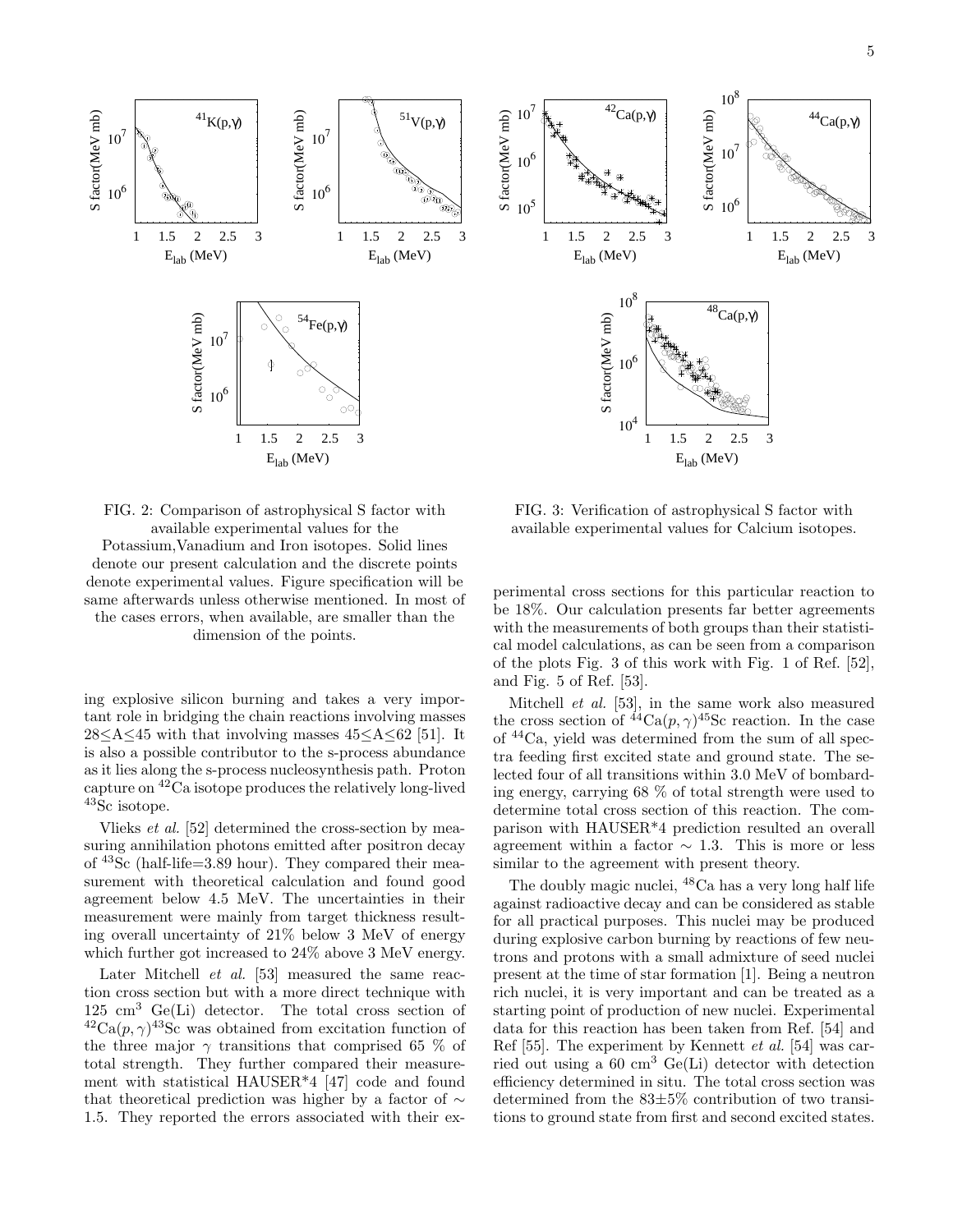The strength was determined from branching ratio averaging over resonances. Zyskind et al. [55] also measured the  $(p, \gamma)$  reaction cross section on <sup>48</sup>Ca using a 73 cm<sup>3</sup> Ge(Li) detector. The data, even after smoothing, contains considerable fluctuations.

The difference between our theoretical prediction and the experimental data, possibly be attributed to the effect of doubly magic core of the <sup>48</sup>Ca nucleus. The resonances are few and the level density of the compound nucleus system is quite low also. So, the experimental data contain considerable fluctuations and in such a case, statistical model is not expected to be very much effective as HF calculation assumes average over many resonances. Another important aspect is that due to the low lying states of the residual nucleus of competing  $(p, n)$ channel,  $(p, \gamma)$  cross section changes dramatically.



FIG. 4: Verification of astrophysical S factor with available experimental values for Chromium isotopes.

The experimental data for  $(p, \gamma)$  reaction on <sup>50</sup>Cr are taken from Krivonosov *et al.* [56]. The  $\gamma$  rays and and  $\beta^+$ radiation were detected in coincidence. They determined the cross sections by analyzing principal  $\gamma$  rays, annihilation radiation as well as  $\beta^+$  radiation. There are large fluctuations in the experimental data which is rather old too. The present calculation underestimates the average data by a factor  $\sim$  4-5. This, though not very good, is perhaps reasonable for such a work which aims to set a definite set of normalization over entire mass range. A local tuning of parameters can of course provide more accurate results.

Gardner et al. [57] measured the proton capture reactions on <sup>53</sup>Cr. The  $\gamma$  rays were detected with a 68 cm<sup>3</sup>



FIG. 5: Verification of astrophysical S factor with available experimental values for Titanium isotopes.

Ge(Li) detector and the analysis was performed from the five transitions feeding first excited state (0.054 MeV) and ground state of <sup>54</sup>Mn. The overall accuracy of the measurement was estimated to be 12% with the greatest source of the error resulted from target thickness uncertainty. Statistical model calculations done by the authors using global optical model parameters showed satisfactory agreement with the experiment. Our microscopic theory, however, gives a far better agreement with their measurement, especially below the  $(p, n)$  threshold (at 1.40 MeV) where only  $(p, \gamma)$  reaction channel is open.

The experimental data for  $(p, \gamma)$  reaction on <sup>54</sup>Cr target is from Ref. [58]. A 73  $\text{cm}^3$  Ge(Li) detector was used to measure the absolute cross section of the reaction. The systematic error was reported to be  $\sim 20\%$ . The experimental excitation function was plotted by the authors along with the results of statistical HF calculations of Ref [59] and the results from the Hauser\*4 [47] code. They found excellent agreement with Ref [59] however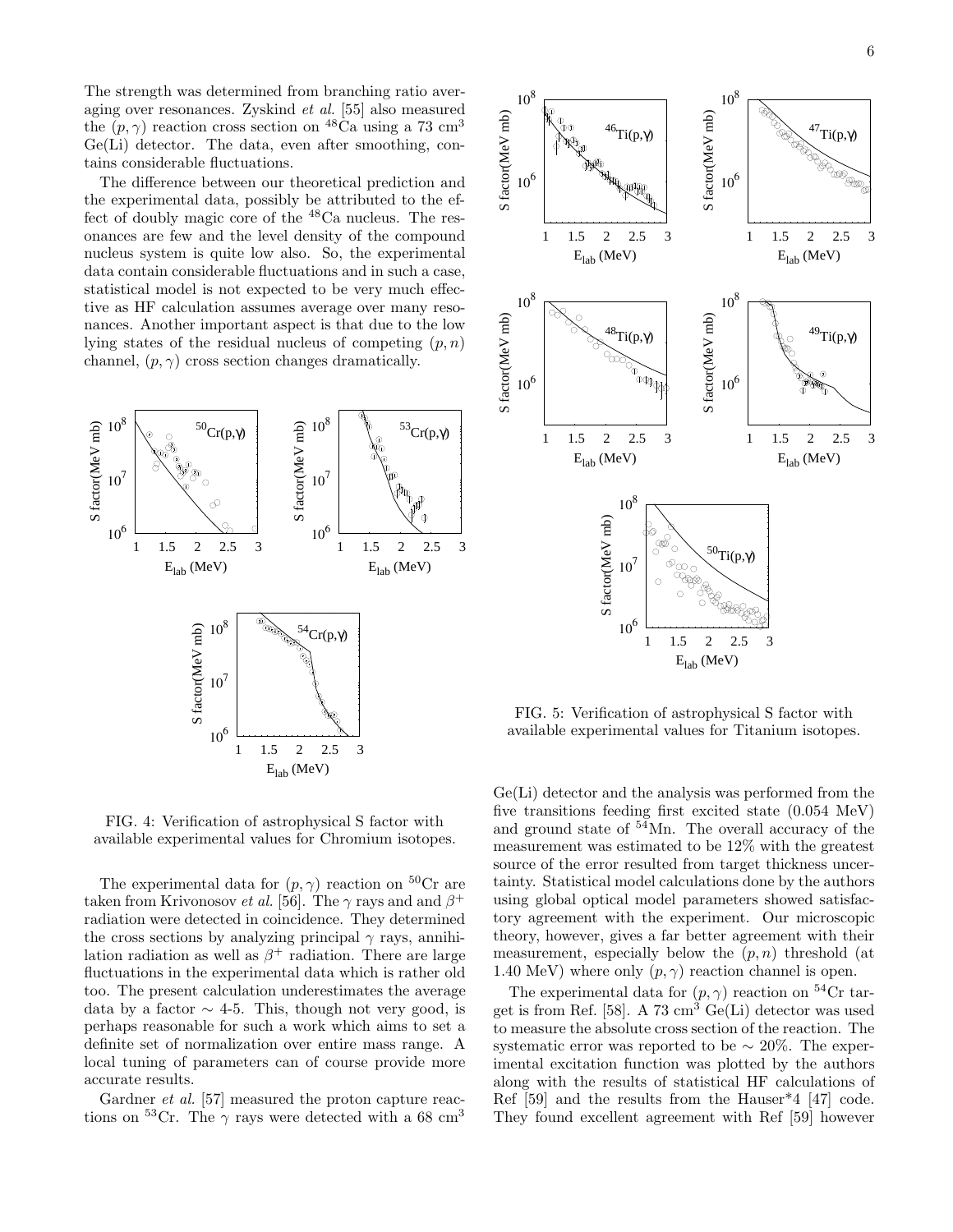

FIG. 6: Comparison of proton capture reaction rate with NON-SMOKER result. Solid line denote the rates predicted by our calculation and dotted curve denote the NON-SMOKER result.

the results from the Hauser\*4 code showed some inconsistencies. We get excellent agreement with the experimental results perhaps better than both the calculations mentioned above.

Some of the Ti isotopes are important in astrophysics. For example, the most strongly deformed even-even Ti nuclei is <sup>46</sup>Ti. It is mainly produced during stellar burning stages in AGB stars via rapid capture of protons on Sc isotope. Some traces of it is also observed in some collapsing stars, supernovae etc. The  $^{46}$ Ti isotope contributes also to the (though small) rp-process flux and to the early burning stages of the X-ray bursts affecting the luminosity of the objects. The  $46,47$ Ti isotopes carry a dominant flow of nucleosynthesis from mass 45 bottle neck to the elements of iron group [51].

The experimental cross section values for  ${}^{46}\text{Ti}(p,\gamma){}^{47}\text{V}, \quad {}^{47}\text{Ti}(p,\gamma){}^{48}\text{V}, \quad {}^{48}\text{Ti}(p,\gamma){}^{49}\text{V} \quad \text{reactions}$ are taken from Ref. [60]. The  $(p, \gamma)$  reaction yields were measured with a  $125 \text{ cm}^3$  Ge(Li) detector with efficiencies accurate within  $\pm 5\%$ . However for cross section above neutron threshold on  $47$ Ti a  $60 \text{cm}^3$  Ge(Li) detector was used. They determined the cross-sections from the selected transitions after summing up all spectra over a wide energy range and correcting for the fraction of intensity belonging to the selected lines. The data were compared with HAUSER\*4 code calculations and agreement were within 30%, 50%, and 20% for  ${}^{46}Ti$ , <sup>47</sup>Ti, and <sup>48</sup>Ti, respectively as reported by the authors. The authors concluded that the agreement was good for globally parameterized statistical code. Our theory reproduces the measurements reasonably well, within a factor of  $\sim$  1.5 or less, for all three cases. However, in case of <sup>46</sup>Ti, our result varies  $\sim$  10 with another set of experimental data avilable in Ref. [61] and the reason of this discrepancy is not very clear.

Kennet et al. [62] measured the cross section for the <sup>49</sup>Ti $(p, \gamma)$ <sup>50</sup>V reaction. The  $(p, \gamma)$  excitation function was obtained by observing the transition from the first excited state to the ground state of  $50V$  which is reported to carry 97% of the total  $(p, \gamma)$  strength. The authors compared their results with the calculation from the HAUSER\*4 code [47] and found agreement within 30%. The present model gives an excellent agreement with experiment for this particular reaction.

The even-even nucleus <sup>50</sup>Ti contains magic number of neutrons and is the most neutron rich among the five stable isotopes of titanium. The experimental data for proton capture on  ${}^{50}$ Ti is from Ref. [63]. The experiment was carried out with a Ge(Li) detector of dimensions  $125 \text{ cm}^3$  and  $60 \text{ cm}^3$ , below and above the neutron threshold, respectively. A comparison with the results of HAUSER\*4 code [47] revealed that the code overestimated the proton transmission coefficient at the entrance channel resulting in overpredictions by a factor of  $\sim$  3. Our results also show significant overestimation in the sfactor for this reaction. This can perhaps be attributed to the limitation of the statistical model near a closed shell where large shell gaps lead to low level densities.

It is worth noting that the data for radiative proton capture reactions in astrophysical energy range are in scarce. Even most of the existing data are also very old and lacks the application of modern techniques. Thus possibility of the presence of errors associated with the data is high. In most of the cases individual error associated with each data point is not available. Hence, it is extremely difficult to use these data with much reliability. Our aim is to present a unique set of parameterization over the entire mass range so that the cross section can be extrapolated to those targets for which the same is unavailable till the date. We do not expect that our re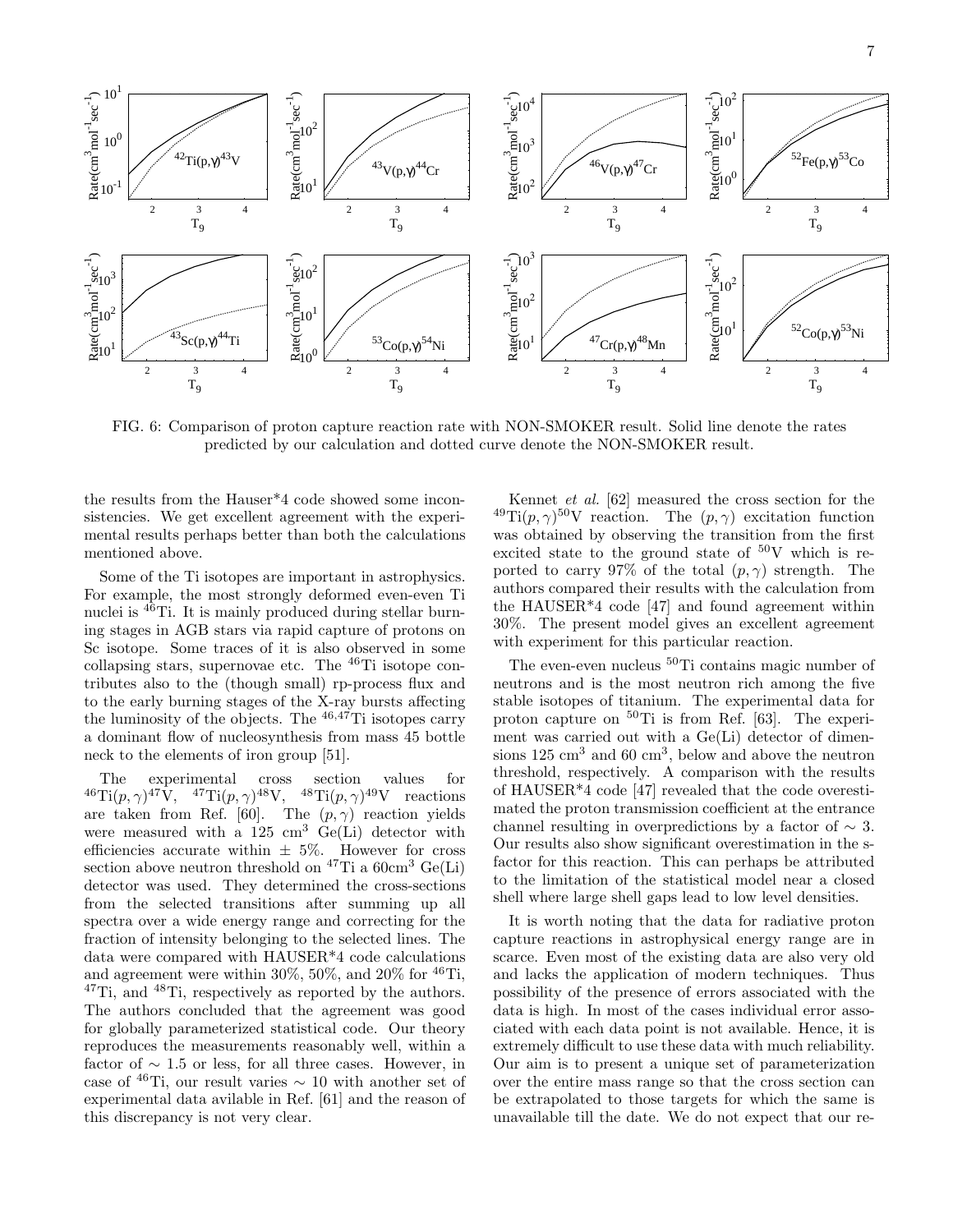sults will need to be modified after any remeasurement of the values.

## C. Astrophysical  $(p, \gamma)$  reaction rate calculation

Inside stars, nuclides not only exist in their ground states but also in their excited states and a thermodynamic equilibrium holds to a very good approximation. The assumption of a thermodynamic equilibrium combined with the compound nucleus cross sections for the various excited states then allows us to produce Maxwellian averaged reaction rates, which are important inputs for stellar evolution models. In astrophysical environment e.g. like x-ray bursters, the relative populations of levels of target nuclei obey Maxwell-Boltzmann distribution. The effective stellar rate in the entrance channel at temperature  $T$  taking due account of the contributions of the various target excited states is expressed as

$$
N_A < \sigma v >_{\alpha\alpha'}^* (T) = \left(\frac{8}{\pi\mu}\right)^{1/2} \frac{N_A}{(kT)^{3/2} G(T)} \times \int_0^\infty \sum_{\nu} \frac{(2I^{\nu} + 1)}{(2I^0 + 1)} \times \sigma_{\alpha\alpha'}^{\nu} (E) E \exp\left(-\frac{E + E_x^{\nu}}{kT}\right) dE \tag{11}
$$

where  $\nu$  represents various excited states in the nucleus and

$$
G(T) = \sum_{\nu} \frac{(2I^{\nu} + 1)}{(2I^0 + 1)} \exp(-(\frac{E_x^{\nu}}{kT})
$$
 (12)

is the T -dependent normalized partition function. Fig.6 shows the reaction rates for  $(p, \gamma)$  reaction from the present calculation being compared with the rates from the NON-SMOKER code [40, 64]. NON-SMOKER code is an improvisation of the well-known reaction code SMOKER [65] with modified level density description, explicit isospin mixing treatment, width fluctuation correction, GDR energies and widths. The NON-SMOKER code uses a HF calculation based on masses from Finite Range Droplet Model (FRDM) [66]. We have plotted the proton capture rates in the temperature range of 1 GK to 4.5 GK for some reactions in the mass region in Fig. 6 in the cases where our results differ significantly from the NON-SMOKER results. The numerical values of the reaction rates are given in the Supplemental Material [67].

As can be seen that the reaction rates determined from our theory is more than the NON-SMOKER rates in the cases of  $^{42}$ Ti,  $^{43}$ V,  $^{43}$ Sc,  $^{53}$ Co targets. Our calculated values are smaller than the NON-SMOKER rates in rest of the cases. In the case of <sup>52</sup>Fe the present rate exceeds NON-SMOKER prediction above 2 GK and below this temperature it is less. On the other hand, our present calculation of astrophysical rates for the  $(p, \gamma)$  reactions of  $43V$  and  $52Co$ , got merged with the NON-SMOKER calculation up to 2 and 1.5 GK respectively. The difference between the two calculated rates increases with temperature in case of  ${}^{46}\mathrm{V}(p,\gamma)$  reaction. It will be very interesting to see the effect of these rates in the abundance calculation of nuclei in relevant astrophysical environment.

#### IV. SUMMARY

To summarize, we calculated the cross sections for  $(p, \gamma)$  reactions in the mass range 40-54 in the relevant Gamow energy window appropriate for low energy astrophysical environment using the well known reaction code TALYS1.6. Charge radii and binding energy values of various stable nuclei calculated using RMFT have been compared in this concerned mass region  $A = 40$ -54 with the available experimental data. The DDM3Y NN interaction is folded with target nuclear densities calculated from RMFT to construct the optical potential which is needed for HF statistical model calculation and after proper normalization it has been used to verify the theory with the observed experimental data. The  $(p, \gamma)$  reaction rates are calculated and plotted along with NON-SMOKER reaction rates. The main feature of our work is to place all the nuclei considered in this mass region  $A = 40-54$  at the same footing and to use same methodology for all of them to avoid systematic error.

## V. ACKNOWLEDGEMENT

The authors acknowledge the financial support provided by University Grants Commission, Department of Science and Technology, Alexander Von Humboldt Foundation, and the University of Calcutta.

- [1] W. M. Howard, W. D. Arnett, D. D. Clayton, S. E. Woosley, Astrophys. Jour., 175, 201 (1972).
- [2] D. D. Clayton and S. E. Woosley, Rev. Mod. Phys., 46, 755 (1974).
- [3] T. Rauscher and F.K. Thielemann, At. Data Nucl. Data Tabl. 75, 1 (2000).
- [4] T. Rauscher and F.K. Thielemann, At. Data Nucl. Data Tabl. 79, 47 (2000).
- [5] H. Schatz, Int. J. Mass Spec. **251**, 293 (2006).
- [6] E. Bauge, J. P. Delaroche, and M. Girod, Phys. Rev. C 58, 1118 (1998).
- [7] E. Bauge, J. P. Delaroche, and M. Girod, Phys. Rev. C, 63, 024607 (2001).
- [8] D. N. Basu, J. Phys. G: Nucl. Part. Phys. 30, B7 (2004).
- [9] D. N. Basu, P. Roy Chowdhury, and C. Samanta, Phys. Rev. C 72 051601 (2005).
- [10] A. J. Koning S. Hilaire, and M. Duizvestijn, Proceedings of the International Conference on Nuclear Data for